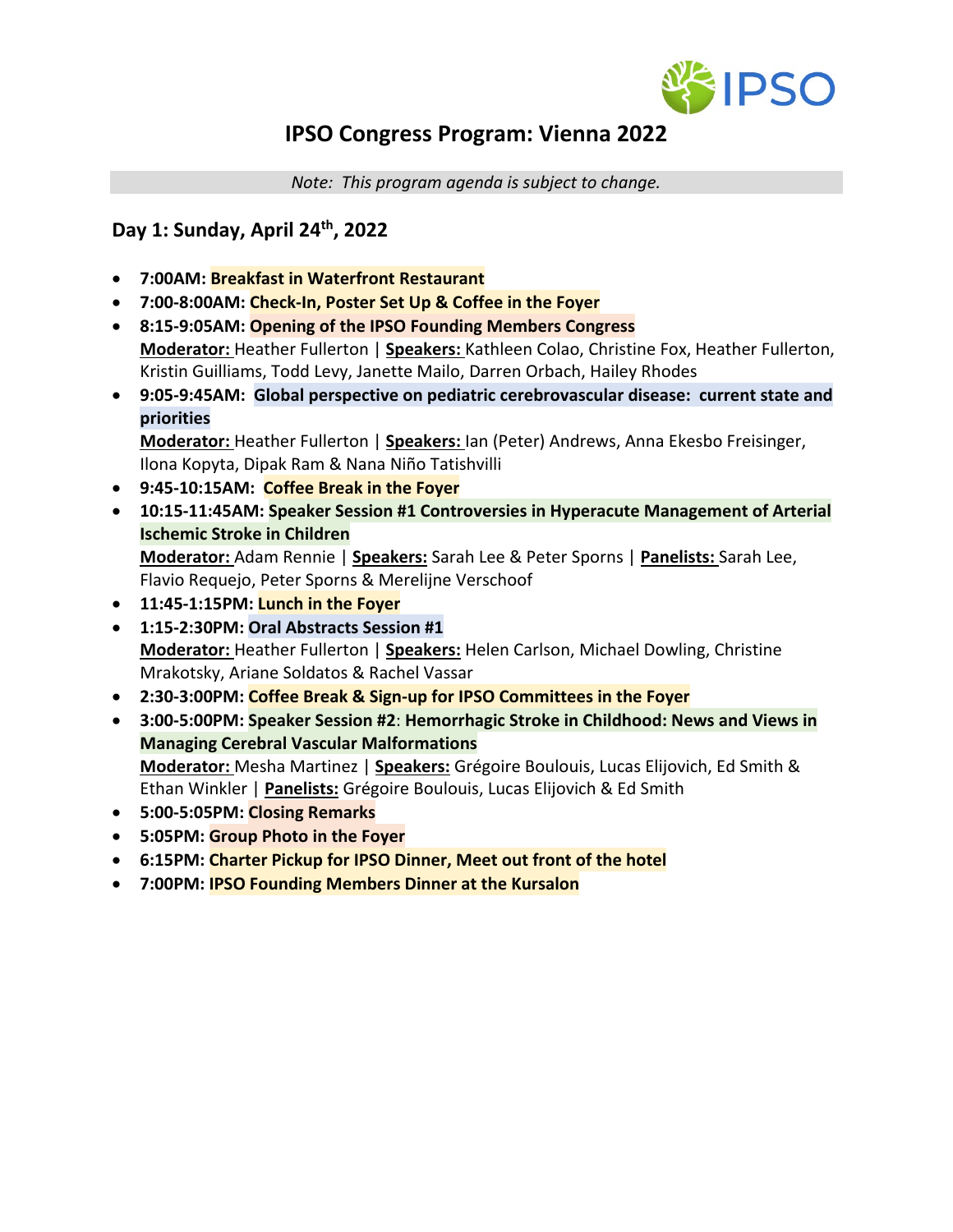

## **Day 2: Monday, April 25th, 2022**

- **7:00AM: Breakfast in Waterfront Restaurant**
- **7:55AM: Day 2 Welcome**
- **8:00-10:00AM: Speaker Session #3: Cerebrovascular Disease in Sickle Cell Anemia: Challenges & Controversies Moderator:** Fenella Kirkham | **Speakers:** Lori Jordan, Courtney Fitzhugh, Samuel Gwer & Kim Smith-Whitley | **Panelists:** Michael Dowling, Kristin Guilliams, Samuel Gwer, Lori Jordan & Kim Smith-Whitley
- **10:00-11:15AM: Poster Session & Coffee Break in the Foyer**
- **11:15-12:30PM: Research Collaborations Moderator:** Rebecca Ichord | **Speakers:** Noma Dlamini, Christine Fox, Heather Fullerton, Kristin Guilliams, Manoëlle Kossorotoff, Laura Lehman & Maja Steinlin
- **12:30-1:30PM: Lunch in the Waterfront Restaurant**
- **1:30-3:00PM: Speaker Session # 4: Genetics of Pediatric Cerebrovascular Disease: Molecular Mechanisms to Clinical Trials Moderator:** Rebecca Ichord | **Speakers:** Klouwer Femke, Helen Kim & Adeline Vanderver| **Panelists:** Klouwer Femke, Helen Kim, Ariane Soldatos & Adeline Vanderver Ariane Soldatos
- **3:00-3:30PM: Coffee Break in the Foyer**
- **3:30-5:00PM: Speaker Session # 5: Neurocritical Care and Stroke in Congenital Heart Disease**

**Moderator: Ideas:** Ilona Kopyta & Elizabeth Mayne | **Speakers:** Therese Giglia, Liza Pulcine & Mike Seed | **Panelists:** Therese Giglia, Janette Mailo & Mike Seed

- **5:00-5:05PM: Closing remarks**
- **5:15-6:45PM: IPSO Board Meeting in the Hilton Board Room**